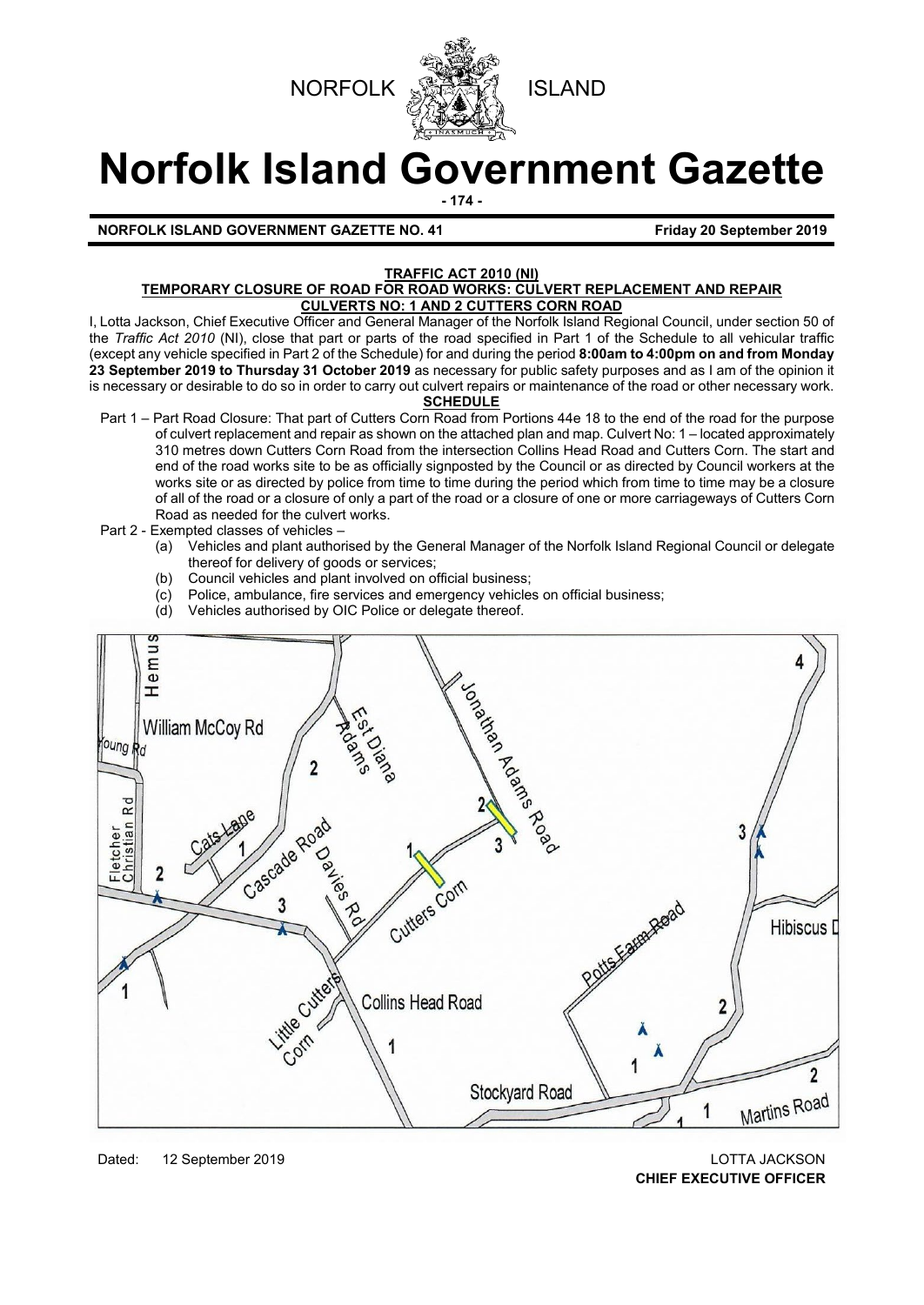#### **TRAFFIC ACT 2010 (NI)**

#### **TEMPORARY CLOSURE OF ROAD: MOVEMENT OF WIDE AND HEAVY VEHICLES MARSHS ROAD FROM STOCKYARD ROAD TO BALL BAY**

I, Lotta Jackson, Chief Executive Officer and General Manager of the Norfolk Island Regional Council, under section 50 of the *Traffic Act 2010* (NI), temporarily close that part or parts of the road specified in Part 1 of the Schedule to all vehicular traffic (except any vehicle specified in Part 2 of the Schedule) **for a 24 hour period each day from 6:00am from Wednesday 9 October 2019 to 6:00am on Tuesday 31 March 2020** as I am of the opinion it is necessary or desirable to do so for public safety purposes and to enable Boral Resources QLD Pty Limited to receive and move vehicles, plant, equipment and materials from Ball Bay's temporary groyne involving the operation of wide and heavy vehicles and for related purposes.

#### **SCHEDULE**

- Part 1 Partial Road Closure: That part or parts of the roads comprising Marshs Road from Stockyard Road to Ball Bay. Part 2 - Exempted classes of vehicles:
	- (a) Vehicles and plant authorised by the General Manager of the Norfolk Island Regional Council or delegate thereof for delivery of goods or services;
	- (b) Council vehicles and plant involved on official business;
	- (c) Police, ambulance, fire services and emergency vehicles on official business;
	- (d) Vehicles authorised by OIC Police or delegate thereof;
	- (e) Fuel and Gas supply vehicles

Dated: 12 September 2019 LOTTA JACKSON **CHIEF EXECUTIVE OFFICER**

### **PLANNING ACT 2002 (NI) SUBSECTION 11(1) NOTICE**

## **INVITATION FOR PUBLIC SUBMISSIONS ABOUT A DRAFT PLAN TO VARY THE NORFOLK ISLAND PLAN 2002**

I, Eric Hutchinson, Administrator of Norfolk Island and delegate of the Commonwealth Minister under Item 1.78 of the Schedule to the Minister's Norfolk Island Delegation Instrument 2017 (No. 2) (Cth), invite public submissions about a draft plan to vary the Norfolk Island Plan 2002, to allow use of designated land for *Industry – Light – Parcel Delivery Depot* to allow relocation of the Australia Post Norfolk Island Delivery Annex.

# **Applicant:** Australia Post

# **Draft Plan No:<br>The Draft Plan applies to the following land: Public Exhibition**

An Application to Vary the Norfolk Island Plan, accompanied by a Development Application, was submitted under subsection 9(2) of the *Planning Act 2002* (NI) to allow use of designated land as described above, for *Industry – Light – Parcel Delivery Depot* as permissible with consent use or development. If approved, the plan variation would allow a development application for the relocation of the Australia Post Norfolk Island Delivery Annex to Portion 25s Taylors Road to be considered and determined.

Portion 25s, 47 Taylors Road, Norfolk Island

In accordance with subsection 11(1) of the *Planning Act 2002* (NI), the draft plan, as shown below, and the accompanying development application and reasons for the applications are available for inspection, during business hours, between Monday 23 September 2019 and Monday 21 October 2019 at the Planning Office at the Administration of Norfolk Island, New Military Barracks, Kingston.

#### Draft plan 01/2019

| Proposed<br>changes | The Norfolk Island Plan 2002 (as amended) is amended as follows:<br><b>SCHEDULE 2 – DEVELOPMENT OF SPECIFIC SITES</b><br><b>S2.1- SPECIFIC SITES SUBJECT TO CLAUSE 104</b><br>To insert at the end of the Schedule: |                                                                                        |                                                                                                              |
|---------------------|---------------------------------------------------------------------------------------------------------------------------------------------------------------------------------------------------------------------|----------------------------------------------------------------------------------------|--------------------------------------------------------------------------------------------------------------|
|                     | Lot                                                                                                                                                                                                                 | <b>Purpose</b>                                                                         | <b>Conditions</b>                                                                                            |
|                     | Portion 25s Taylors Road                                                                                                                                                                                            | for the purposes of<br>land<br>'Industry Light - Parcel Delivery<br>Depot <sup>'</sup> | Use and development of the   As detailed in the Notice of<br>Decision for<br>Development<br>Application xxxx |

#### **Submissions**

Any person may make written submissions to the General Manager about this draft plan. All submissions must be received by Monday 21 October 2019 and signed by at least one person making the submission. If a submission objects to the draft plan, the grounds for objections must be specified in the submission.

Dated: 16 September 2019 **ERIC HUTCHINSON** 

**ADMINISTRATOR**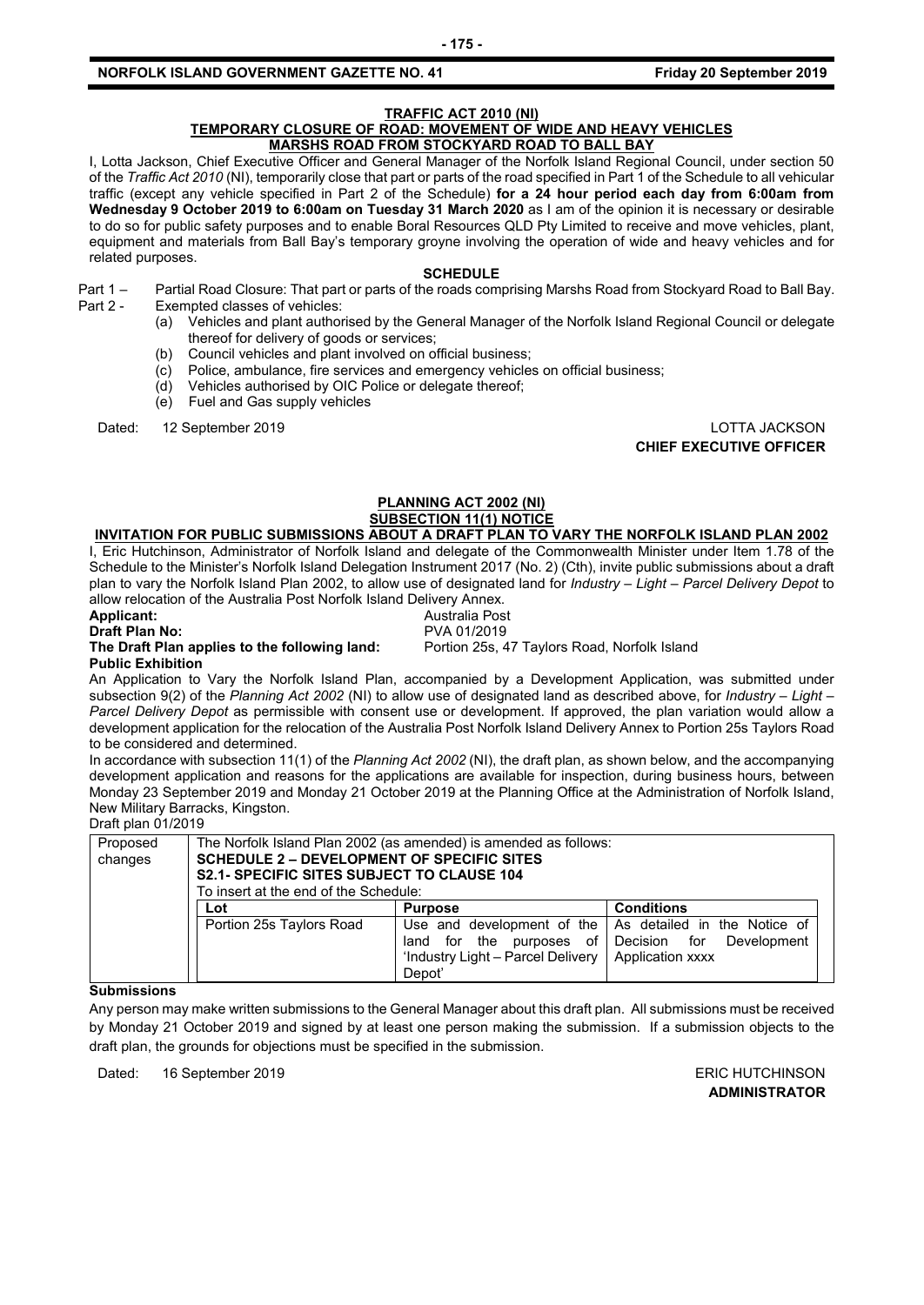#### **SUPREME COURT**

The Supreme Court of Norfolk Island will sit in Norfolk Island commencing on Tuesday 24 September 2019 at 10:00am. The Honourable Chief Justice Besanko will be presiding.

Dated: 20 September 2019 ALLEN BATAILLE

**REGISTRAR**

#### **IN THE SUPREME COURT OF NORFOLK ISLAND NOTICE OF INTENTION TO APPLY FOR PROBATE**

In the estate of Chris Dunsmere Pedel late of 20B Ephraim Christian Road, Norfolk Island, deceased.

I, Julieanne Burns of 20A Ephraim Christian Road, Norfolk Island, intend to apply to the Court not less than 14 days, and not more than 3 months, after the day this notice is published for probate of the will dated 20 June 1990 of the deceased person to be granted to me.

The deceased person's address shown in the will is Mill Road, Norfolk Island

All documents in relation to the estate may be served on me at the following address for service:

Estate of Chris Dunsmere Pedel

P O Box 175 Norfolk Island.

Creditors of the estate are required to send particulars of their claims to the address for service.

Dated: 18 September 2019 JULIEANNE BURNS

**EXECUTOR**

#### **IN THE SUPREME COURT OF NORFOLK ISLAND NOTICE OF INTENTION TO APPLY FOR PROBATE**

In the estate of Thornton Edgar Yager late of New Cascade Road, Norfolk Island, retired, deceased.

I, Christopher Jonas Gatehouse of Cutters Corn, Norfolk Island, intend to apply to the Court not less than 14 days, and not more than 3 months, after the day this notice is published for probate of the will dated 5 April 2018 of the deceased person to be granted to me.

The deceased person's address shown in the will is Norfolk Island

All documents in relation to the estate may be served on me at the following address for service:

Estate of Thornton Edgar Yager

P O Box 537

Norfolk Island.

Creditors of the estate are required to send particulars of their claims to the address for service.

Dated: 16 September 2019 CHRISTOPHER J GATEHOUSE **EXECUTOR**

**COMPANIES ACT 1985**

#### **NOTICE OF CANCELLATION OF REGISTRATION OF COMPANY AND COMPANY DISSOLVED UNDER SUBSECTION 561(4)**

I, Allen Bataille, Registrar of Companies, having previously gazetted a notice under section 561(2) of the Act on 31 May 2019 of a proposal to cancel the registration of a company, hereby give notice under subsection 561(4) of the *Companies Act 1985* (NI), that the company specified in the attached Schedule, has this day had their registration cancelled and the company has been dissolved.

**SCHEDULE**

NIGAS PTY LTD

Dated: 17 September 2019 **ALLEN BATAILLE REGISTRAR OF COMPANIES**

#### **DISASTER AND EMERGENCY MANAGEMENT ACT 2001 APPOINTMENT OF CONTROLLER**

I, Bruce Taylor, Acting Chief Executive Officer and Interim General Manager of the Norfolk Island Regional Council, under subsection 6 (3) of the *Disaster and Emergency Management Act 2001*(NI), **revoke** any previous appointments for the position of Controller and for the person indicated below and **appoint** the following person

**Nigel Greenup**

to be the **Controller** of the Emergency Management of Norfolk Island Committee commencing on the date of publication of this instrument in the Gazette for the period not exceeding three years ending on 30 September 2021.

Dated: 20 September 2019 BRUCE TAYLOR **ACTING CHIEF EXECUTIVE OFFICER**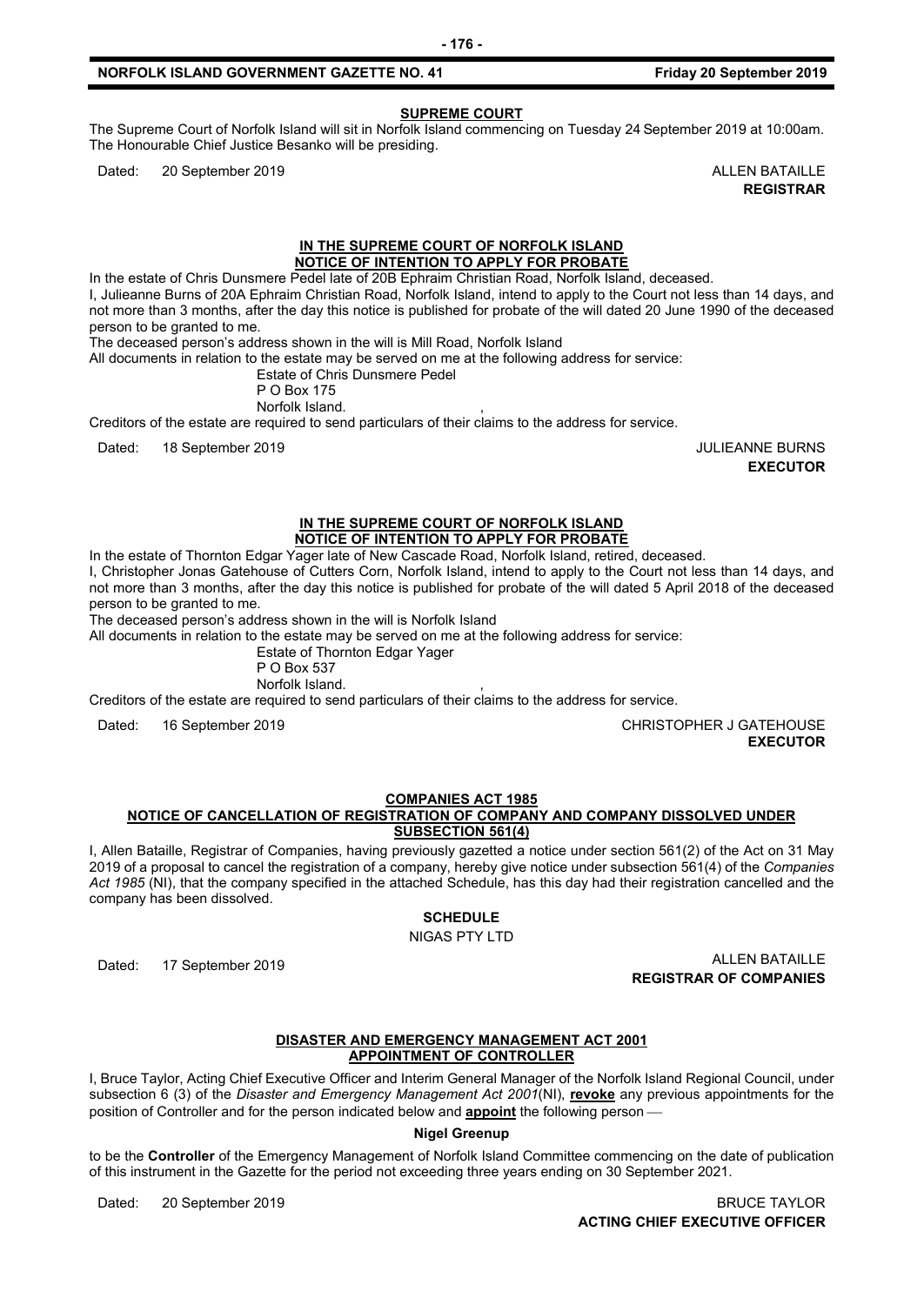#### **DISASTER AND EMERGENCY MANAGEMENT ACT 2001 APPOINTMENT OF DEPUTY CONTROLLER**

I, Bruce Taylor, Acting Chief Executive Officer and Interim General Manager of the Norfolk Island Regional Council, under subsection 6 (3) of the *Disaster and Emergency Management Act 2001*(NI), **revoke** any previous appointments for the position of Deputy Controller and for the person indicated below and **appoint** the following person

#### **Frazer Howard**

to be the **Deputy Controller** of the Emergency Management of Norfolk Island Committee commencing on the date of publication of this instrument in the Gazette for the period not exceeding three years ending on 30 September 2021 with full power and authority to act as the Controller during any absence or vacancy in the position of the Controller.

Dated: 20 September 2019 BRUCE TAYLOR

**ACTING CHIEF EXECUTIVE OFFICER**

#### **ELECTRICITY SUPPLY ACT 1985 NOTICE TO CONSUMERS**

PLEASE NOTE THAT:

- 1. Under subsection 9(1) of the *Electricity Supply Act 1985* (NI), authorised officers will be entering lands islandwide in Norfolk Island on 24 September 2019 through to 28 September 2019, between the hours of 8:00am and 5:00pm for the purpose of reading electricity meters.
- 2. All dogs on lands in the above-mentioned times should be securely tethered or housed to allow the authorised officers to carry out their duty in safety.
- 3. Failure to securely tether or house a dog will result in an electricity meter not being read.
- 4. If an electricity meter on any land is not read as a result of a dog not being securely tethered or housed the electricity supply to that land may be assessed.

Persistent failure to comply with the request to restrain dogs at the times when the meters are read, may cause a disconnection of the service.

Dated: 21 September 2019 JOHN CHRISTIAN

# **TEAM LEADER ELECTRICITY**

#### **EMERGENCY MANAGEMENT NOROLK ISLAND, EXPRESSION OF INTEREST 19/19 TERRITORY CONTROLLER**

Emergency Management Norfolk Island (EMNI) is seeking an enthusiastic community minded person to fulfil the volunteer role of Territory Controller.

As Territory Controller you will be responsible for implementation of the NORDISPLAN, including planning and developing policy, the strategic direction of EMNI and in conjunction with the EMNI Chair, Emergency Management Team and Incident Controller assist with the overall direction, control and coordination of disaster response and recovery measures.

This position is a 3-year appointment on a voluntary basis.

For further information or queries please contact Cheryl LeCren on telephone 22001 or email [cheryl.lecren@nirc.gov.nf.](mailto:cheryl.lecren@nirc.gov.nf)

Applications close **9am Friday, 11 October 2019** and are to be forwarded to EMNIC, PO Box 95, Norfolk Island 2899 or emailed t[o cheryl.lecren@nirc.gov.nf](mailto:cheryl.lecren@nirc.gov.nf).

Dated: 17 September 2019 BRUCE TAYLOR

**INTERIM GENERAL MANAGER**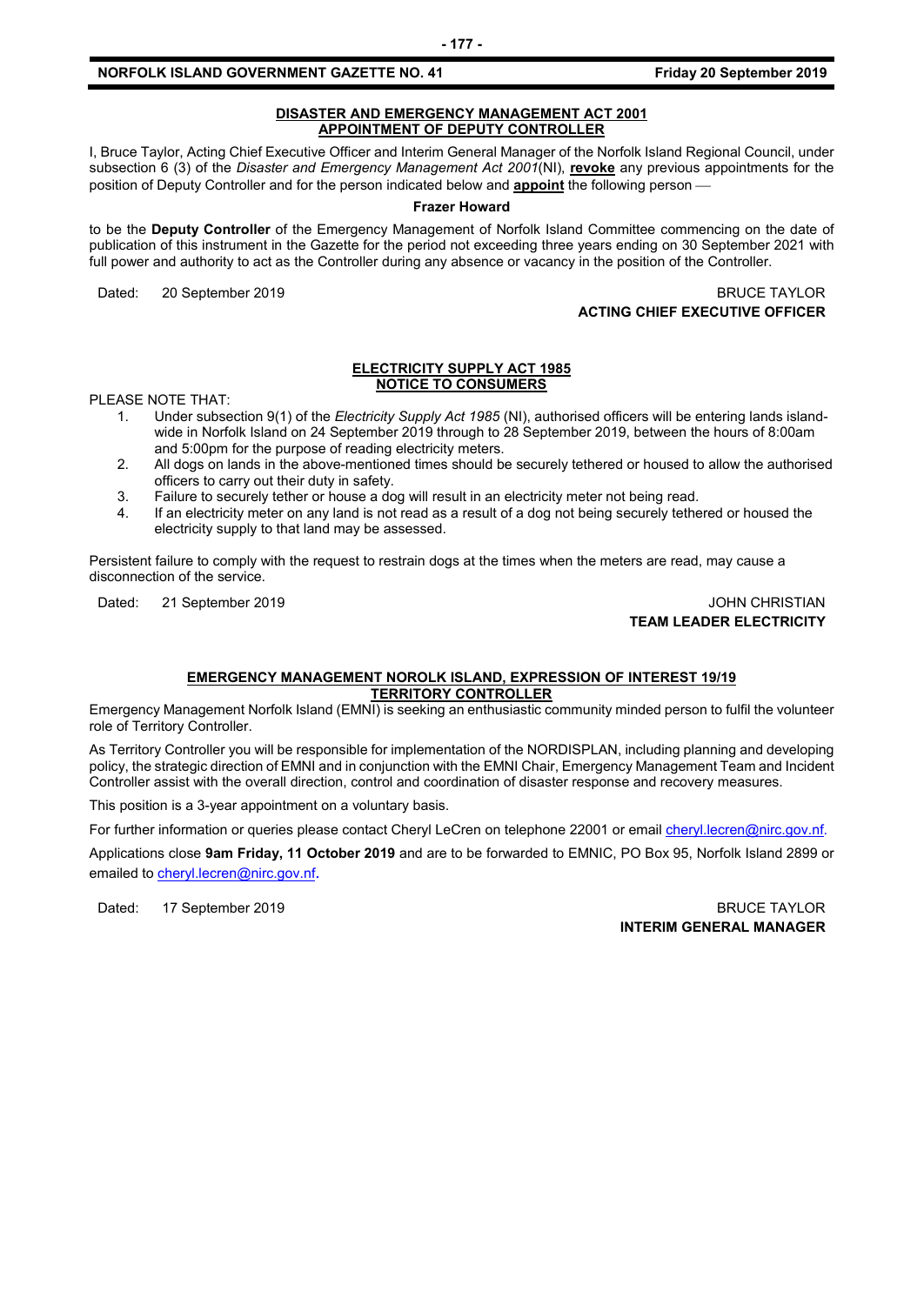#### **PASTURAGE AND ENCLOSURE ACT 1949 (NI) REGULATION 5**

I, Lotta Jackson, General Manager of Norfolk Island Regional Council, direct the owners of stock depastured under the *Pasturage and Enclosure Act 1949* (NI)*,* to muster stock for drenching at one of the following places between 7am and 3pm on the dates indicated below for that area. Dates are subject to change depending on the weather. Any variation of dates will be notified over the local radio.

| <b>Stock Found in the Following areas</b> | <b>Muster Place</b>             | <b>Muster Dates</b>         |
|-------------------------------------------|---------------------------------|-----------------------------|
| Cockpit<br><b>Burnt Pine</b>              | Cascade Yards                   | Monday<br>16 September 2019 |
| New Cascade Road                          |                                 |                             |
| J.E. Road                                 |                                 |                             |
| Red Road                                  |                                 |                             |
| Cascade                                   |                                 |                             |
| Kingston                                  | Pound Paddock, Kingston         | Monday/Tuesday              |
| Store Road                                |                                 | 16 and 17 September 2019    |
| Middlegate                                |                                 |                             |
| Rooty Hill Road<br>Cutters Corn           |                                 |                             |
| <b>Bloody Bridge</b>                      |                                 |                             |
| <b>Bumboras</b>                           |                                 |                             |
| Peters Highway                            |                                 |                             |
| New Farm Road                             |                                 |                             |
| Longridge                                 |                                 |                             |
| Rocky Point                               |                                 |                             |
| Anson Bay Road                            | Kingfisher Paddock Yards, Anson | Thursday                    |
| Duncombe Bay Road                         | Bay                             | 19 September 2019           |
| Kingfisher Paddock                        |                                 |                             |
| Ball Bay                                  | Pound Paddock, Kingston         | Friday                      |
| <b>Bucks Point</b>                        |                                 | 20 September 2019           |
| <b>Steels Point</b>                       |                                 |                             |
| Mt Pitt Road                              | <b>Mission Pool Yards</b>       | Monday                      |
| <b>Mission Road</b>                       |                                 | 23 September 2019           |
| <b>Headstone Road</b><br>Douglas Drive    |                                 |                             |
|                                           |                                 |                             |

Cattle owners are required to attend in person, at the appropriate muster place to muster and drench stock. Cattle owners may appoint an agent to attend the muster on their behalf, at the appropriate muster place(s) provided any such appointment is in writing and handed to the Inspector of Brands and Marks prior to muster. Failure to attend muster or failure to submit the written appointment of an agent will result in that cattle owner being ineligible to be granted pasturage rights for the next 12-month period beginning April 2020, in accordance with the approved *Depasturing Cattle Policy.* It should be further noted that an approved right of pasturage must exist in respect of calves over the age of 6 months, which are expected to be depastured on common land.

Dated: 20 August 2019 LOTTA JACKSON

**GENERAL MANAGER**